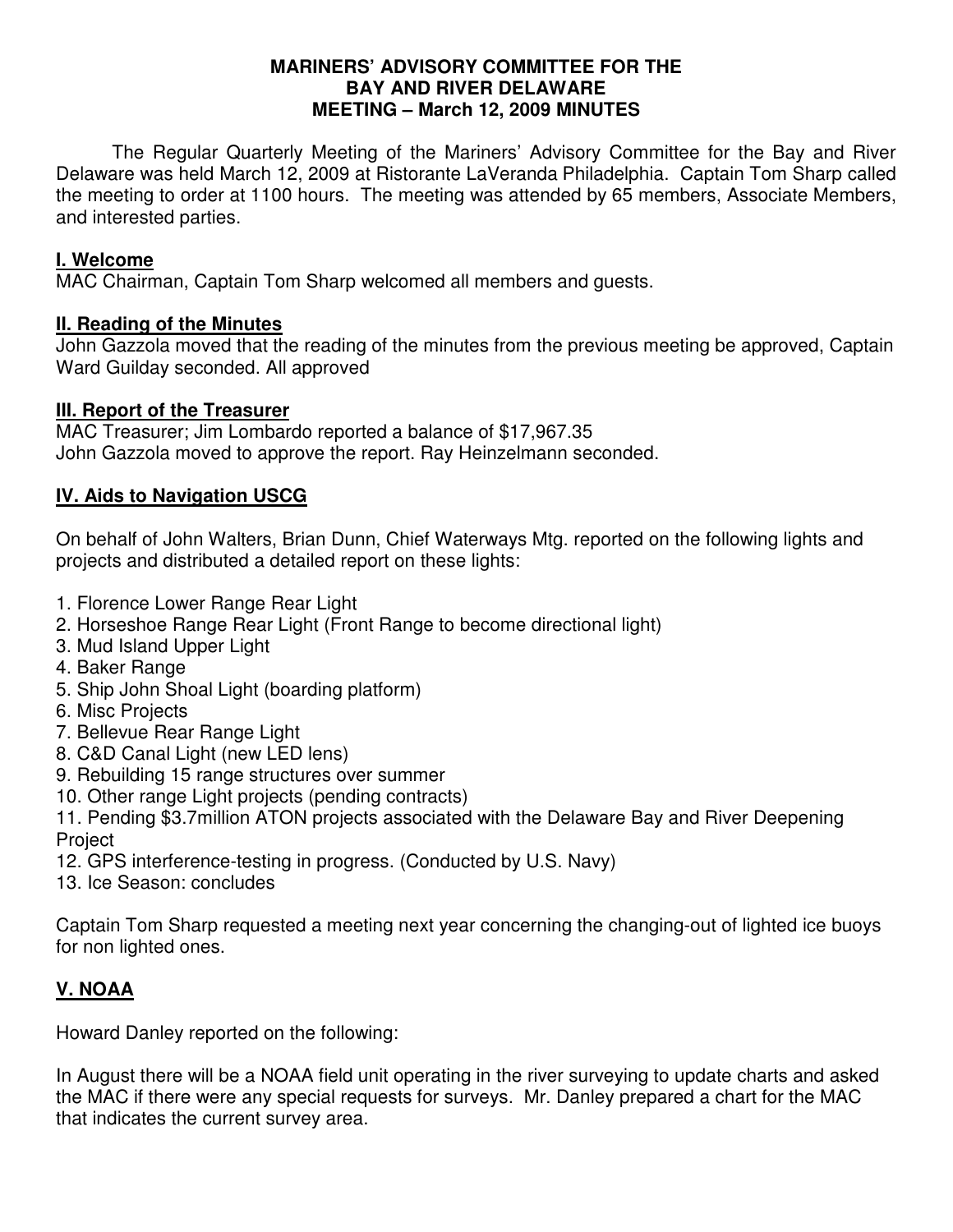# **VI. Marine Safety Office USCG- Captain of the Port**

.

Representing the Coast Guard today was CDR Michael S. Antonellis, Chief of the Prevention Department, Sector Delaware Bay.

CDR Michael S. Antonellis reported on the following:

Captain Scott is in Wilmington this morning reviewing the spill situation. He added that there will be a Change of Command ceremony June 12<sup>th</sup>.

There followed discussion between Captain Sharp and CDR Michael S. Antonellis regarding the offshore wind energy project. Specifically related to the need for contingency plans that the wind energy project people have with the USCG as it relates to the safety and navigation of deep draft vessels in the proposed areas.

Larry Slavitter Philadelphia District Engineers reported that he is the one going to reviewing the offshore wind turbine projects and is in contact with Walters regarding an application for one tower 2.8 miles off of Atlantic City. He reported that Mr. Walters submitted a series of special conditions that he wanted added to any Department of the Army permit issued. He added that the application has been currently withdrawn pending additional information on more specific details on what type of tower it would be constructed. Mr. Slavitter added that he will remain in contact with the USCG throughout the entire permitting process with regard to geo-technical data, acquisition, tower installation, and turbine installation over the next few years.

Captain Sharp advised that there are members of this committee concerned with placing structures offshore in close proximity of the sea lanes and asked that the MAC, also, be kept in the loop for meetings and information, as well.

Mr. Slavitter offered to be contacted and added that he has a "sheet" for distribution detailing proposed wind turbine tower projects and wave generating machines for both the New Jersey and Delaware coasts.

These followed some discussion of the wind farm off Boston called Cape Winds as it related to marine traffic and safety. Mr.Slavitter reported that, based upon the energy bill of 2005, Mineral Management Service became the lead federal agency with regard to offshore wind turbine projects. He added that Mineral Management Service has just finalized the EIS for that project. The ACOE has developed the EIS, drafted EIS, then in 2005, the energy bill came due and everything was transferred down to Mineral Management. He went on to suggest that the MAC check the Mineral Management Service Alternative Energy webpage also the ACOE New England District webpage that details Cape Winds and noted ACOE contact there as Karen Adams.

USCG rep CDR Michael S. Antonellis reminded the MAC that Ann Wickman is our point contact for the USCG as it related to the projects progress offshore here.

Captain Broadley asked about the status of the proposed towers here. Mr. Slavitter replied that there is a proposal for 5 MET towers off of New Jersey; east to south east of Atlantic City, and one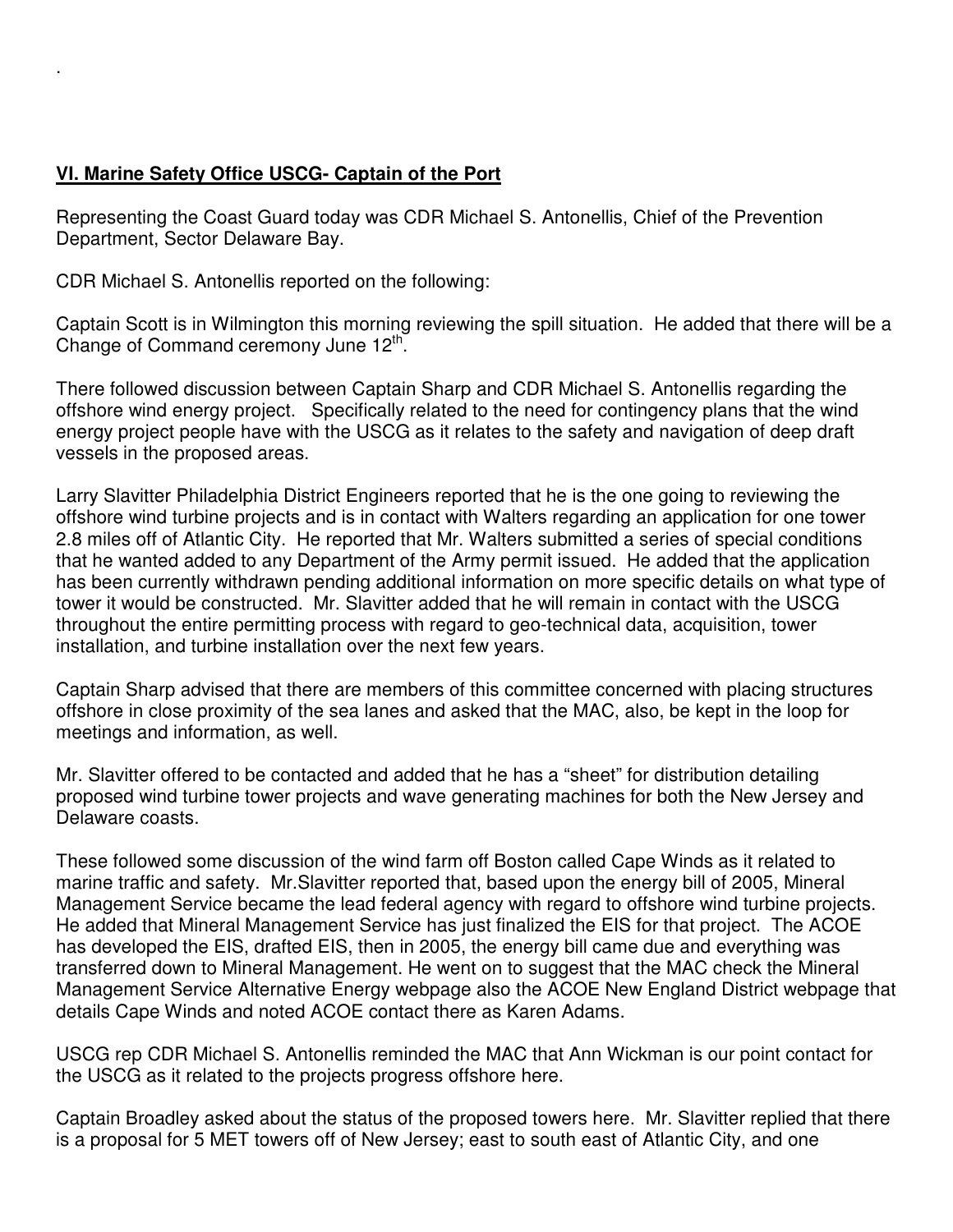additional due east of Rehoboth Beach between the two sea lanes. Permits are scheduled to be issued mid-year with installation by the end of the year.

Captain Sharp introduced representatives for brief introductory presentations from the following companies: Bluewater Wind, and Fisherman's Energy who detailed their work and progress on their respective wind turbine projects. Presentations are available from the representatives by email.

Discussion followed and Captain Sharp opted to form a MAC sub-committee for the purpose of the wind tower project and progress. Mr. Slavitter then asked that any emails that he gets from MAC members should then be coordinated with the MAC sub-committee and issued from the MAC.

# **VII. Army Corps of Engineers (ACOE)**

Mike Landis discussed these points from a distributed report.

- 1. Delaware River, Philadelphia to Trenton
- 2. Delaware River, Philadelphia to Sea
- 3. Schuylkill River
- 4. Wilmington Harbor
- 5. Chesapeake and Delaware Canal
- 6. Mispillion River\
- 7. American Recovery and Reinvestment Act of 2009
- 7. Delaware River, Main Channel Deepening
- 8. Dredge McFarland
- 9. District Website information

### **VIII. Old Business**

### VRS

Lisa Himber (Maritime Exchange) reported on the VRS project where the Exchange would increase it's reporting through our 24-hour vessel reporting service; how to implement the recommendations adopted by the MAC in what phases and over what period of time. She added that there was a meeting this week with a small working group to outline our recommendation and implementation plan. She added that the Exchange will be meeting with the tug/barge operators as part of this process.

### **IX. New Business**

Port of Paulsboro Redevelopment

Chris Lawrence of CH2M Hill gave a presentation that will be available by email for the MAC on request.